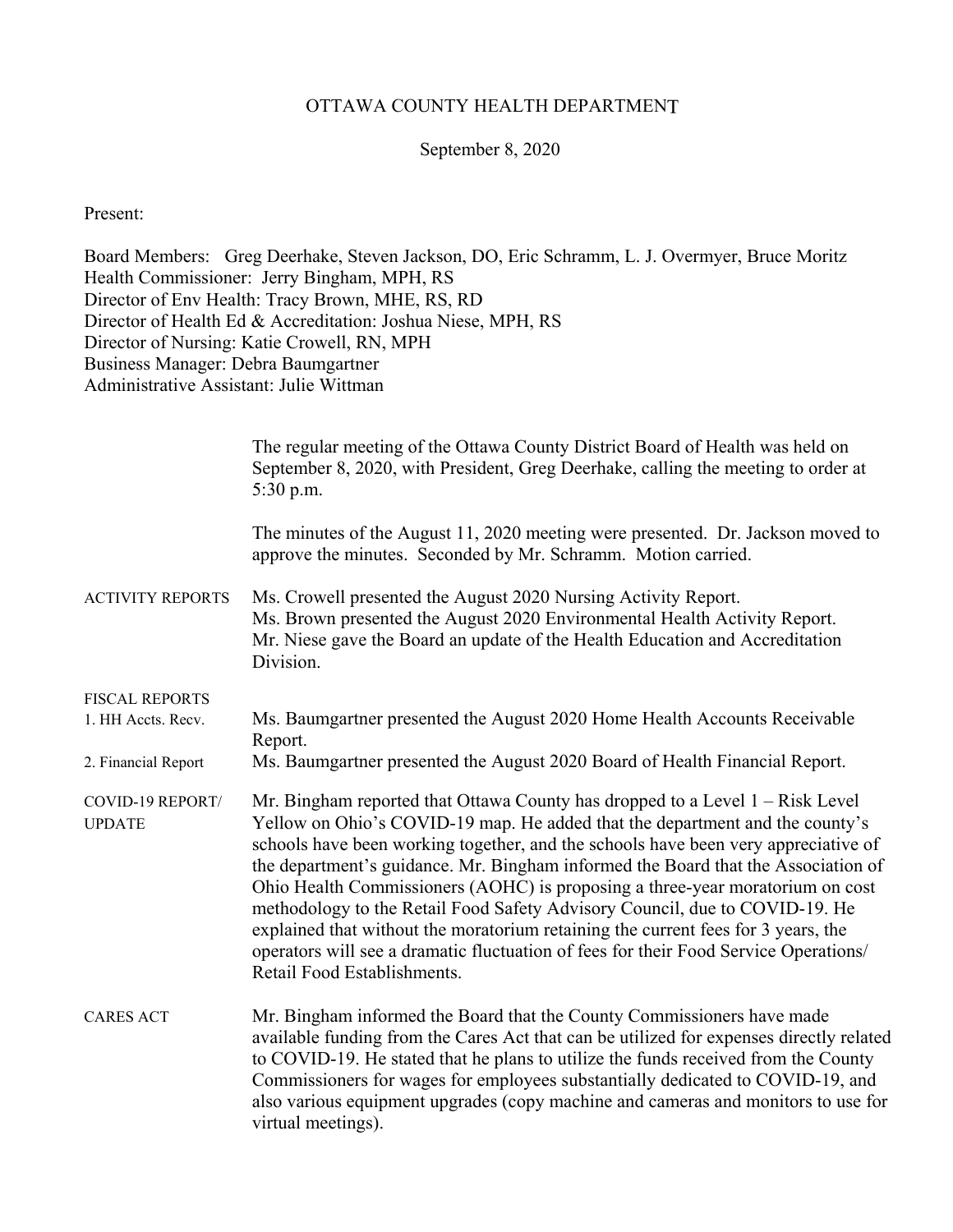| 2020 FLU FEES                        | Ms. Crowell presented the proposed fee changes for the 2020 Flu Season. (Attached)<br>Mr. Overmyer moved to approve the fee changes for the 2020 Flu Season. Seconded<br>by Dr. Jackson. Motion carried.                                                                                                                                                                                                                                                                |                            |  |  |
|--------------------------------------|-------------------------------------------------------------------------------------------------------------------------------------------------------------------------------------------------------------------------------------------------------------------------------------------------------------------------------------------------------------------------------------------------------------------------------------------------------------------------|----------------------------|--|--|
| <b>HOME HEALTH</b><br><b>PROGRAM</b> | Ms. Crowell presented the Board with a plan to discontinue the Ottawa County<br>Health Department's Home Health Program, assuring the Board that no employee<br>will be losing their job as a result of this action. (Attached) Dr. Jackson moved to<br>approve the proposed plan to close the Ottawa County Health Department Home<br>Health Program. Seconded by Mr. Schramm. Motion carried.                                                                         |                            |  |  |
| PERSONNEL<br>1. Facer-SIT            | Mr. Bingham informed the Board that Lauren Facer was selected to fill the full-time<br>Sanitarian-in-Training position. Mr. Schramm moved to hire Lauren Facer as a<br>Sanitarian-in-Training, effective September 8, 2020. Seconded by Dr. Jackson.<br>Motion carried.                                                                                                                                                                                                 |                            |  |  |
| <b>MEETINGS</b>                      | There are no meetings scheduled for September 2020, due to the COVID-19<br>Pandemic.                                                                                                                                                                                                                                                                                                                                                                                    |                            |  |  |
| <b>BILL APPROVALS</b>                | Mr. Overmyer moved to pay the bills. (Attached) Seconded by Mr. Moritz. Motion<br>carried.<br>Mr. Schramm moved to enter into Executive Session for personnel matters to<br>consider the appointment, employment, dismissal, discipline, promotion, demotion, or<br>compensation of a public employee or official. Seconded by Dr. Jackson. Roll call<br>vote: Mr. Deerhake-yes, Dr. Jackson-yes, Mr. Schramm-yes, Mr. Overmyer-yes,<br>Mr. Moritz-yes. Motion carried. |                            |  |  |
|                                      |                                                                                                                                                                                                                                                                                                                                                                                                                                                                         |                            |  |  |
|                                      | Mr. Schramm moved to enter into open session. Seconded by Dr. Jackson. Motion                                                                                                                                                                                                                                                                                                                                                                                           |                            |  |  |
|                                      | October 13, 2020 at 5:30 p.m.<br>Next Meeting Date                                                                                                                                                                                                                                                                                                                                                                                                                      |                            |  |  |
|                                      | Being no further business, the meeting was adjourned.                                                                                                                                                                                                                                                                                                                                                                                                                   |                            |  |  |
|                                      |                                                                                                                                                                                                                                                                                                                                                                                                                                                                         |                            |  |  |
|                                      | Gerald W. Bingham, MPH, RS<br><b>Health Commissioner</b><br>Secretary                                                                                                                                                                                                                                                                                                                                                                                                   | Greg Deerhake<br>President |  |  |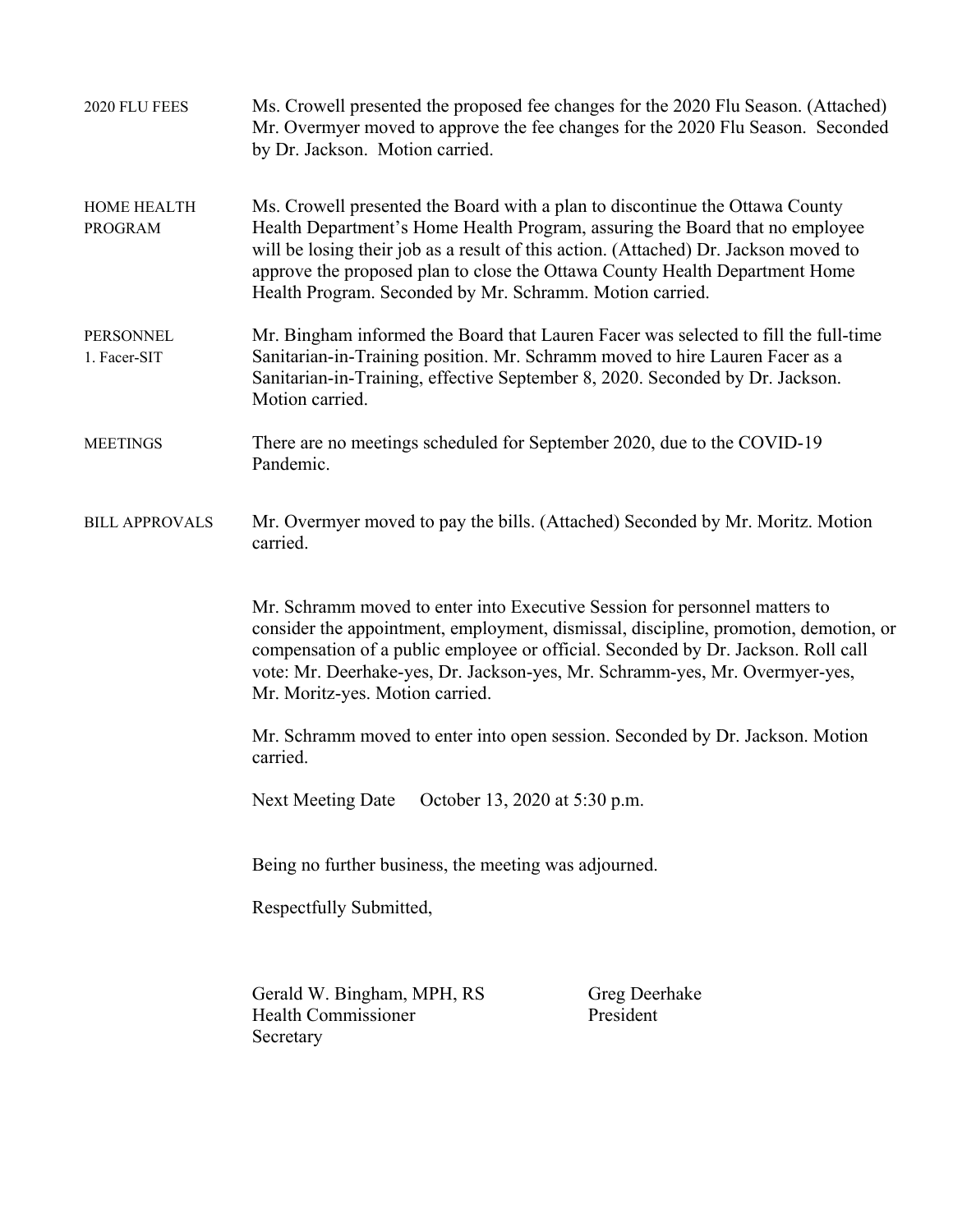# **OTTAWA COUNTY HEALTH DEPARTMENT Proposed Fees**

## **Effective September 28, 2020**

| <b>Proposed Vaccination Fees</b>                                                                                          | <b>Current</b><br>Charge | <b>Proposed</b><br>Charge |
|---------------------------------------------------------------------------------------------------------------------------|--------------------------|---------------------------|
| Fluzone (Quad) VFC<br>Pediatric (6 month-19 years)<br>Vaccine is free, admin fee is \$21.25                               | N/A                      | \$21.25                   |
| State funded vaccine for uninsured/underinsured                                                                           |                          |                           |
| Flulaval (Quad) Billable<br>Pediatric & Adult Flu Vaccine<br>\$12 for vaccine \$28 admin fee<br>*Free with most insurance | \$35.00                  | \$40.00                   |
| Fluad High Dose<br>Adults 65 years and older<br>\$42 for vaccine \$28 admin fee<br>*Free with most insurance              | \$60.00                  | \$70.00                   |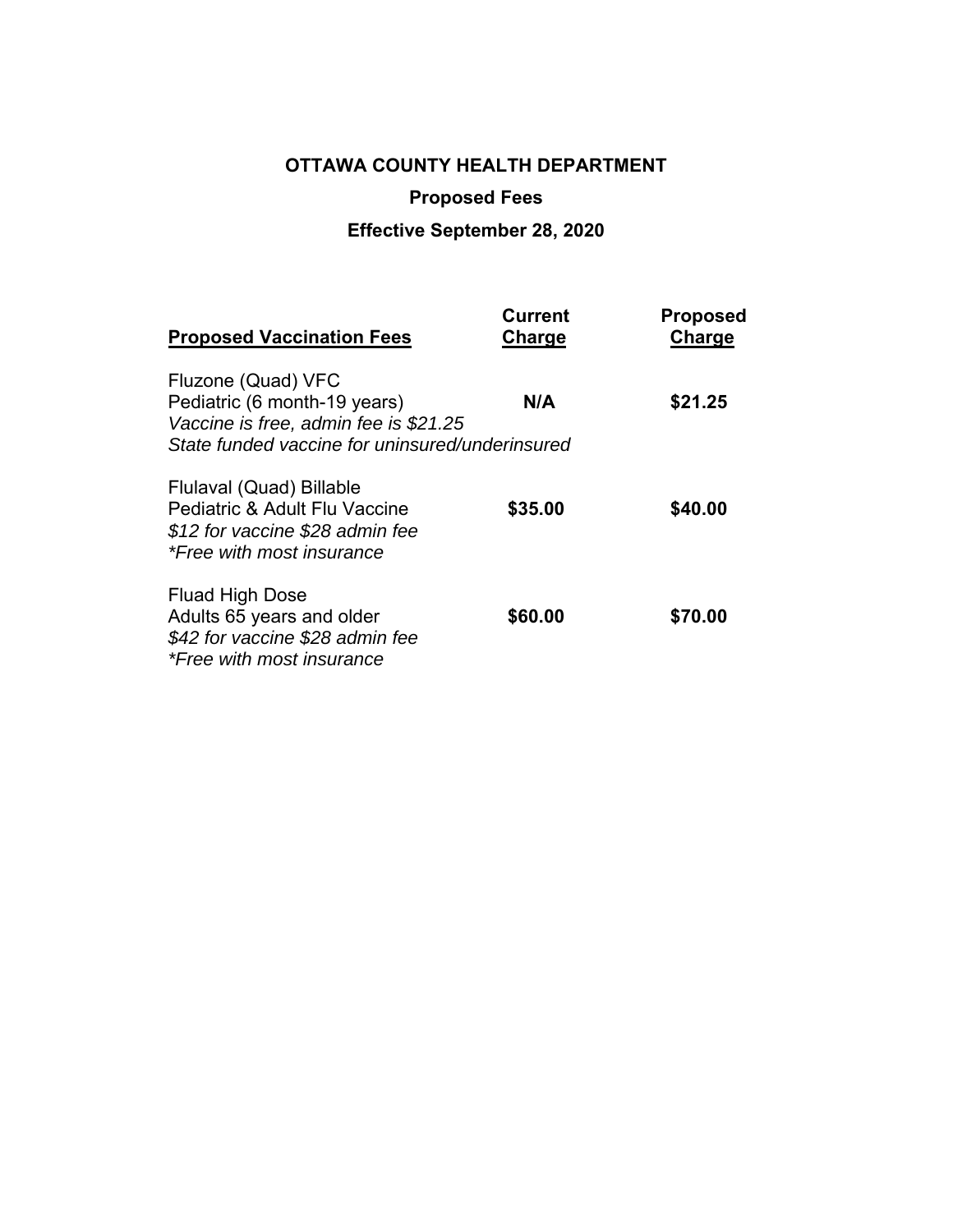#### **Proposed Plan for closing out home health services:**

- 1. October 1, 2020: inform local physicians, hospitals, and PT/ OT providers of our intent to discontinue our home health services in Ottawa County.
- 2. November 1, 2020: Discontinue acceptance of new patients for home health services.
- 3. November –December, 2020: find our 1 long standing home health patient adequate services to meet their needs. Finish out services with existing patients.
- 4. January-May/ June 2021: complete billing for home health patients, close out existing claims, pay off any outstanding bills.
- 5. June- December, 2021: Leave existing home health money sit so we can make sure no additional expenses arise, pay them if needed.
- 6. January 2022: reallocate home health money to clinic services.

This is a fluid schedule, if we close out claims early this 01/22 reallocation could be changed, but it is important we leave that money sit until we know all bills have been paid, and all expenses have been covered.

#### **Contracts/ Fees to discontinue:**

- 1. PT Services‐ budgeted at \$40,000/ year
- 2. PT Magruder‐ budgeted at \$15,000/ year
- 3. OT‐ PT services‐ budgeted at \$3,500/ year
- 4. OT Magruder‐ budgeted at \$5,000/ year
- 5. Speech Therapy budgeted at \$2,000/ year
- 6. 24 hr answering services‐ budgeted at \$3,100/ year
- 7. Sandata/ HH billing‐ \$7,000/ year
- 8. Fazzi/ Oasis/ CAHPS‐ \$1,200/ year
- 9. Misc office supplies, faxing, copies, paper, HH paperwork ‐ \$500/year
- 10. Aide clothing allowance ‐ \$70/ person/ year

Total: \$77,440/ year

#### Email from the State Auditor's Office based on the proposed plan:

*Based on the information you provided below, I believe the District would be able to (when they deem the time lapse to be sufficient) transfer those funds from the Home Health Fund to any fund of the District. I base this primarily on, as previously discussed, a – the Home Health Funds not accumulating any State / Federal grant funding that would need to potentially be returned and b – the lack of ORC 5705.14‐.16 (which cover transfers of funds) applying to the District. I think your plan of attack is certainly logical and reasonable.*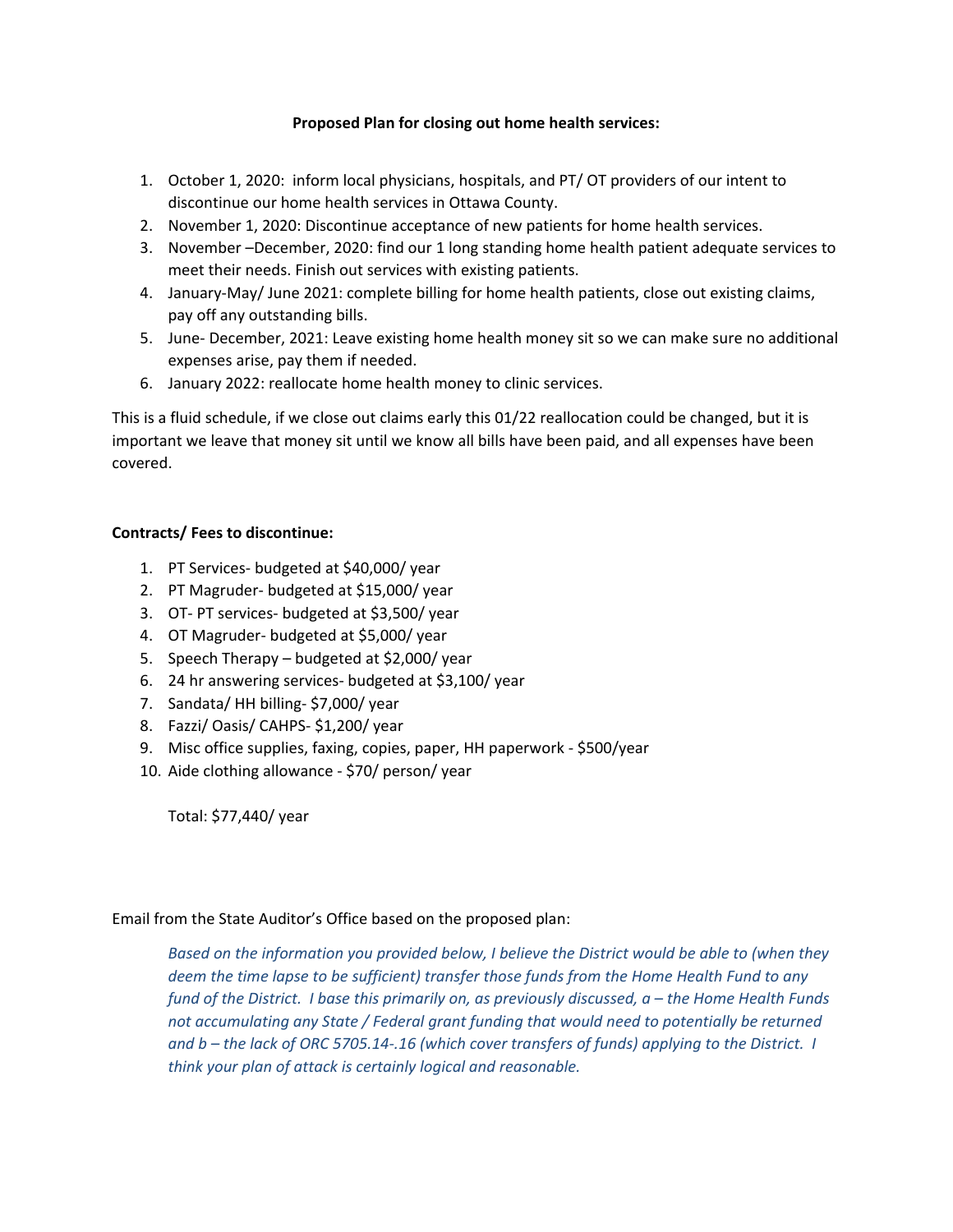*I think the key through all of this is just documentation – documenting the Board's intent to disband the program, ensuring proper time has passed to allow for all incurred but not realized expenses of the program to be paid, and formal Board approval of closing the fund and transferring the remaining balance to whatever fund / funds they see appropriate. I don't see how the District would be on the hook to return funds if there was no grant funding for the fund. And even if there was, under governmental accounting it's assume when restricted (grant) and unrestricted (billings) monies are commingled, restricted funds are spent first. I don't think the District would have any problems demonstrating it spent considerably more overall than it would have taken in in grant funding over the years.* 

*Hopefully that helps. If you have any questions / comments, please let me know.* 

*Thanks,* 

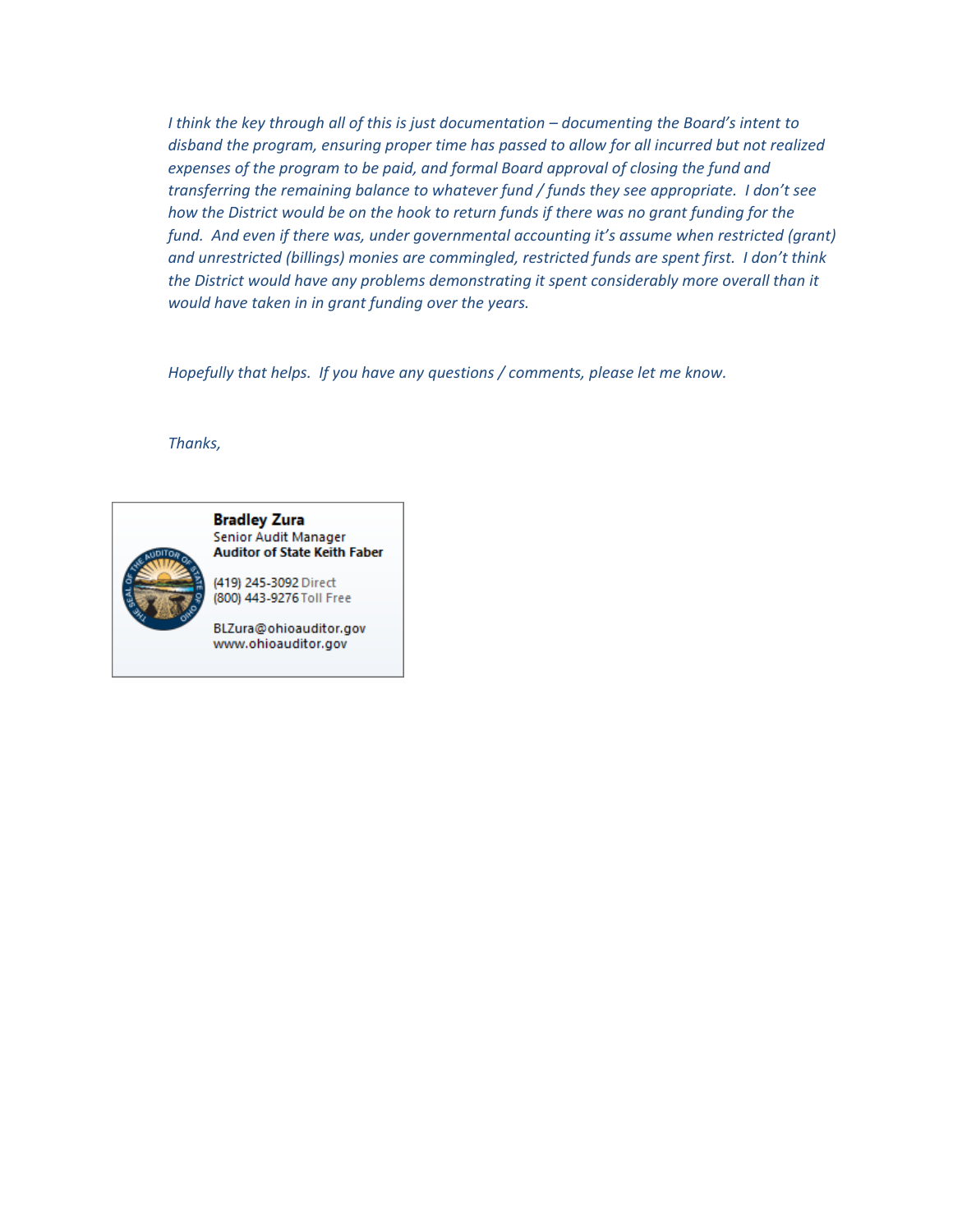## BILLS PAID SEPTEMBER 2020

| ASD SPECIALTY HEALTHCARE, LLC  | \$244.73   | OTTAWA COUNTY COMMISSIONERS       | \$483.42    |
|--------------------------------|------------|-----------------------------------|-------------|
| PARAGARD                       |            | <b>WORKERS COMP ADMIN FEE</b>     |             |
| <b>BINGHAM</b>                 | \$16.10    | <b>OVERMYER</b>                   |             |
| <b>TRAVEL - AUGUST</b>         |            | BOARD MTG 9/8/20                  |             |
| <b>BROWN</b>                   | \$80.50    | P.T. SERVICE INC.                 | \$4,479.00  |
| <b>TRAVEL - AUGUST</b>         |            | PT/OT SRVC FOR 08/20              |             |
| CONCORDANCE HEALTHCARE         | \$104.41   | <b>PERS</b>                       | \$11,324.14 |
| SUPPLIES FOR AUGUST            |            | PERS PAYMENT SEPTEMBER            |             |
| CROS.NET, INC.                 | \$99.00    | PITNEY BOWES                      | \$106.39    |
| ANNUAL DIAL UP FEE             |            | <b>RED INK</b>                    |             |
| <b>CROWELL</b>                 | \$25.88    | RIVERVIEW INDUSTRIES, INC.        | \$971.40    |
| <b>TRAVEL - AUGUST</b>         |            | CUST. SERV FOR 07/20              |             |
| <b>DEERHAKE</b>                | \$80.00    | RIVERVIEW INDUSTRIES, INC.        | \$1,052.35  |
| BOARD MTG 9/8/20               |            | CUST. SERV FOR 08/20              |             |
| ERIE COUNTY GENERAL HEALTH     | \$700.00   | <b>ROBERTS</b>                    | \$486.75    |
| <b>BEACH SAMPLES</b>           |            | COVID-19 CT                       |             |
| ERIE COUNTY GENERAL HEALTH     | \$189.00   | <b>RUSH</b>                       | \$827.43    |
| <b>WATER SAMPLES</b>           |            | TRAVEL - AUGUST                   |             |
| <b>FOX</b>                     | \$49.45    | SANDATA TECHNOLOGIES              | \$465.24    |
| <b>TRAVEL - AUGUST</b>         |            | <b>HOME PRO SERVICES</b>          |             |
| <b>FRIENDS OFFICE</b>          | \$17.07    | SANOFI PASTEUR, INC.              | \$210.11    |
| SUPPLIES - AUGUST              |            | <b>IMM SYRINGES</b>               |             |
| <b>GLAXOSMITHLKINE</b>         | \$3,297.43 | <b>SCHRAMM</b>                    | \$80.00     |
| <b>FLULAVAL</b>                |            | BOARD MTG 9/8/20                  |             |
| <b>GLAXOSMITHLKINE</b>         | \$270.95   | <b>SEGAARD</b>                    | \$4.60      |
| <b>HAVRIX</b>                  |            | <b>TRAVEL - AUGUST</b>            |             |
| <b>HEIN</b>                    | \$201.83   | SEQIRUS USA INC.                  | \$6,753.81  |
| <b>TRAVEL - AUGUST</b>         |            | <b>FLUCELVAX</b>                  |             |
| <b>JACKSON</b>                 | \$80.00    | SHOPLET.COM                       | \$268.23    |
| BOARD MTG 9/8/20               |            | SUPPLIES FOR AUGUST               |             |
| <b>MERCK</b>                   | \$4,467.75 | <b>STAPLES</b>                    | \$342.13    |
| <b>GARDASIL</b>                |            | SUPPLIES - AUGUST                 |             |
| MILLER BOAT LINE               | \$20.00    | STERLING PC MAINTENANCE SOLUTIONS | \$530.00    |
| <b>FERRY TICKETS</b>           |            | COMPUTER CONTRACT                 |             |
| MOJO ONSITE, LLC               | \$5,562.50 | <b>TRISTANO</b>                   | \$2.30      |
| <b>SEWAGE SYSTEM WPCLF</b>     |            | TRAVEL - AUGUST                   |             |
| <b>MORITZ</b>                  | \$80.00    | ULINE                             | \$559.58    |
| <b>BOARD MTG 9/8/20</b>        |            | SUPPLIES FOR AUGUST               |             |
| <b>NIESE</b>                   | \$100.76   | <b>VERIZON WIRELESS</b>           | \$399.61    |
| <b>CELL PHONE SUPPLY REIMB</b> |            | <b>CELL PHONES</b>                |             |
| <b>NIESE</b>                   | \$365.13   | <b>WADE</b>                       | \$81.65     |
| <b>TRAVEL - AUGUST</b>         |            | <b>TRAVEL - AUGUST</b>            |             |
| OHIO DIVISION OF REAL ESTATE   | \$2.50     | <b>WAL-MART</b>                   | \$14.46     |
| BURIAL PERMIT                  |            | SUPPLIES - AUGUST                 |             |
| OHIO TELECOM                   | \$99.95    | <b>WARNER</b>                     | \$200.00    |
| FIBER CONCT 9/15-10/15/20      |            | <b>WPCLF EPA REFUND</b>           |             |
| OTTAWA COUNTY COMMISSIONERS    | \$8,012.12 | WELLSKY                           | \$100.00    |
| 3RD QTR RENT                   |            | HHCAPS - 9/20                     |             |